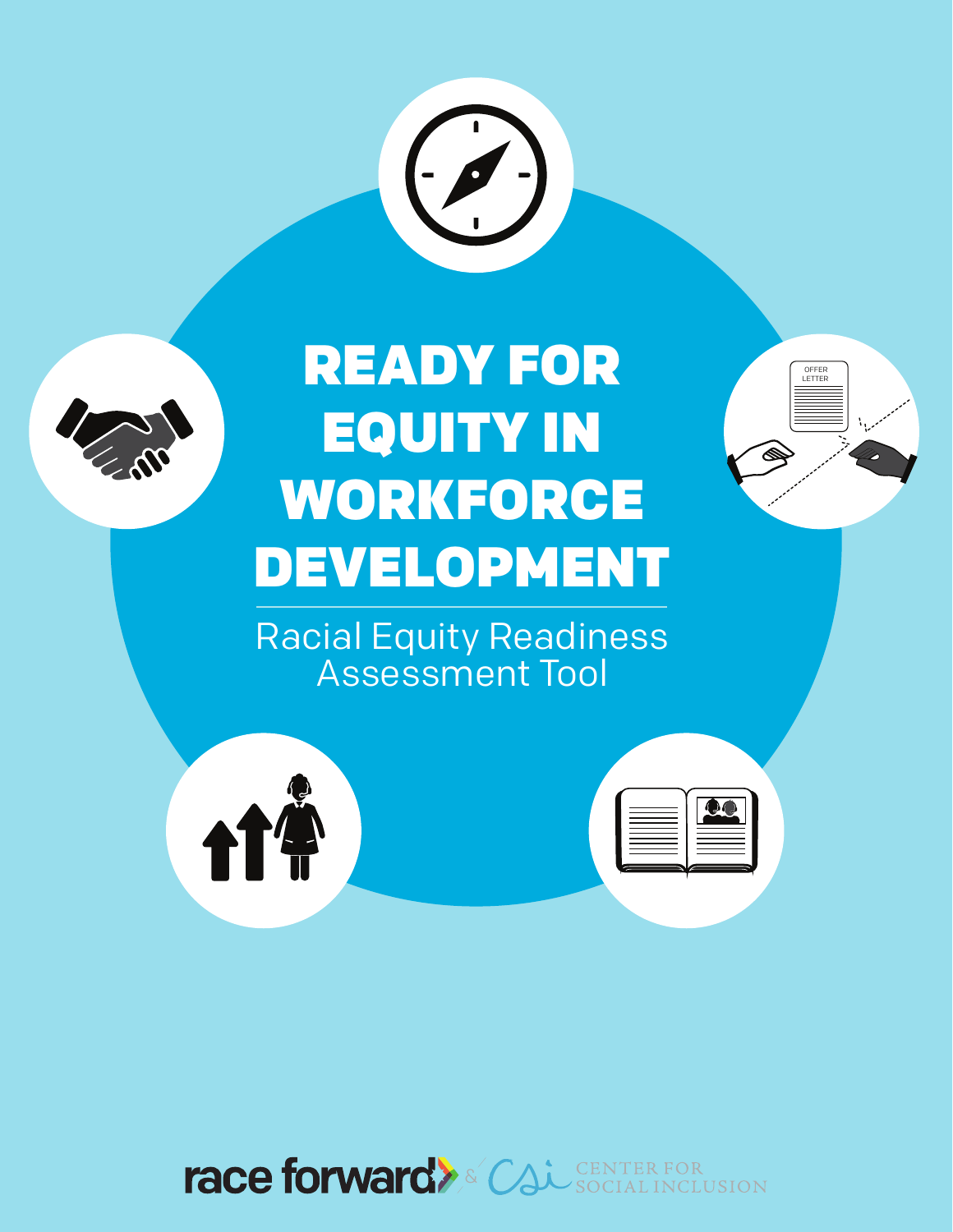# race forward > Cal SOCIAL INCLUSION

The new Race Forward advances racial justice through policy development, sector transformation, research, movement and capacity building, and narrative strategy. Founded in 1981, the historic Race Forward brings systemic analysis and an innovative approach to complex race issues to help people take effective action toward racial equity. Founded in 2002, the historic CSI works with community, government, and other institutions to craft and apply strategies and tools to achieve racial equity. As one organization, we are dedicated to transforming institutions and empowering community in order to move policy, culture, and narrative for racial equity.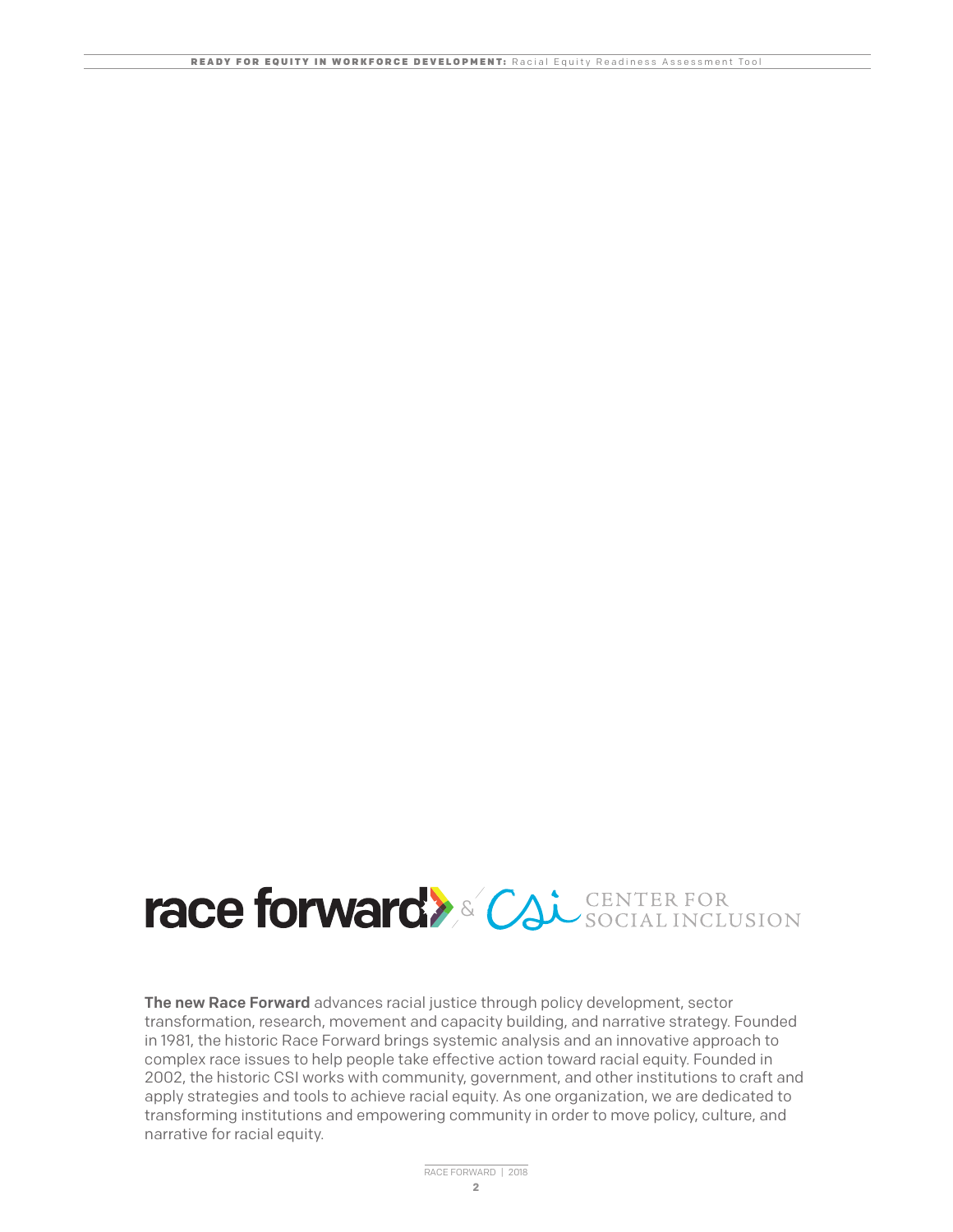### Intro

**RACE FORWARD,** a national racial justice organization that advances racial equity and inclusive democracy, is excited to publish a new tool for the field of Workforce Development. The Workforce Development Racial Equity Readiness Assessment is designed as a guide for workforce development organizations and practitioners to evaluate their programs, operations, and culture in order to identify strength areas and growth opportunities. Practitioners can use this toolkit to familiarize themselves with various practices and policies that support institutional racial equity, evaluate their current efforts, and plan action steps.

Racial inequity is a critical barrier and outcome in the field of workforce development, as practitioners strive to provide quality and effective service for workers. In contrast to popular thought, racial bias is not simply an issue of individual animus, but instead a pattern that manifests in the policies, practices and then everyday operations of institutions. These patterns of racial inequity often occur without the intention or awareness of the staff and leadership. The impacts and negative outcomes on customers of color can be severe, leading to lower service access,

training quality and job placement. Ultimately, this means workforce development organizations that fail to address racial inequity within their institution fall short of their mission and vision.

Fortunately, there are practical solutions to make tangible and impactful gains within the workforce development field. Taking decades of racial justice research, training and consulting experience into account, our Race Forward Research team has developed the following readiness assessment criteria to provide a landscape of possible solutions for organizations to lean further into their racial equity practice.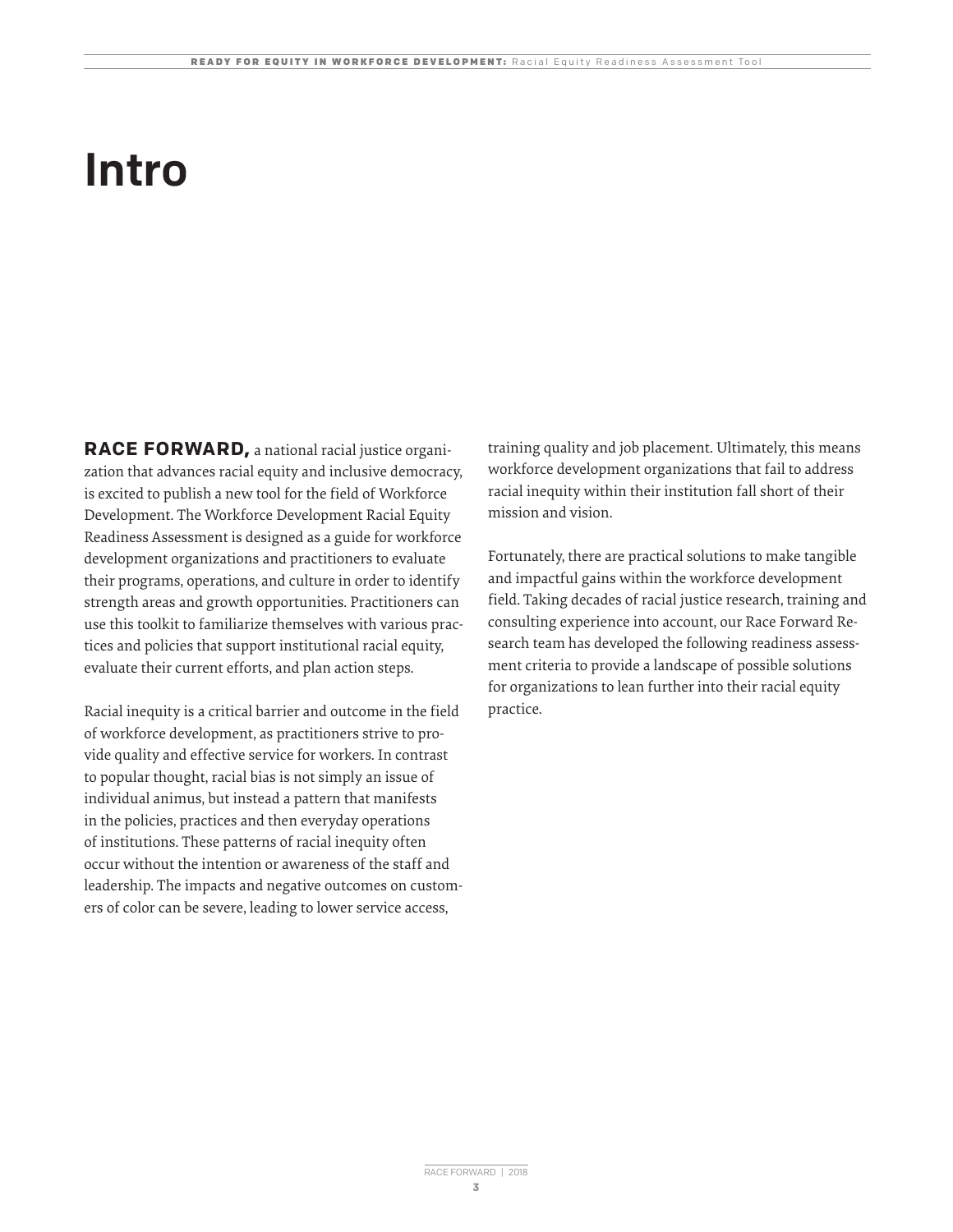### How to Use the Racial Equity Readiness Assessment

### 1. Clarify your purpose:

The purpose of this assessment tool is to provide you with the information you need to advance racial equity more systematically, strategically, and successfully. Getting clear about the specific benefits of making racial equity a priority for your organization will help make this work more purposeful. How does racial equity align with your mission, vision and values? How would operating with a racial equity framework improve your programs and service delivery? How will this benefit your community stakeholders? Understanding that racial equity is is both a strategic and moral imperative can bring a level of sustainability and rigor to your team's work.

#### 2. Create an Equity Team:

This tool can help you normalize the practice of explicitly examining how your organization is addressing racism and advancing racial equity. To do this well, it is important that you have different people with a variety of perspectives involved in the analysis and conversation. Be sure the composition of your team reflects the overall composition of your workforce and the community you serve, making sure it's inclusive across race, gender, and other important characteristics. It also helps to include people from different departments within your organization, and with different levels of leadership and experience, especially those with a strong commitment to racial equity and inclusion.

### 3. Review the entire tool:

Take a look at the entire tool before you start using it so you can become familiar with the assessment questions and example responses.

### 4. Complete the responses in stages:

First, go through the questions and answer as many as you can. This assessment tool examines several dimensions of your organization. For each area, you will decide an evaluation score (on a 1 to 5 scale that is provided) for each equity indicator. You will also be asked to provide a brief explanation for the score you chose. If there are questions that you don't have enough information to answer, you can either go with whatever knowledge you have or you can develop a plan for completing the assessment, once you have more information. Decide what information you still need, who will get it, and by when. Give yourselves time to do the needed research or data gathering. Then schedule a date for your team to come back together and complete the remaining questions. Some of the data you need may not exist. Don't let that hold you up from completing as much of the assessment as you can. You can make a plan for how you can collect any needed data in the future so that you will eventually be able to fully assess and address all aspects of your work.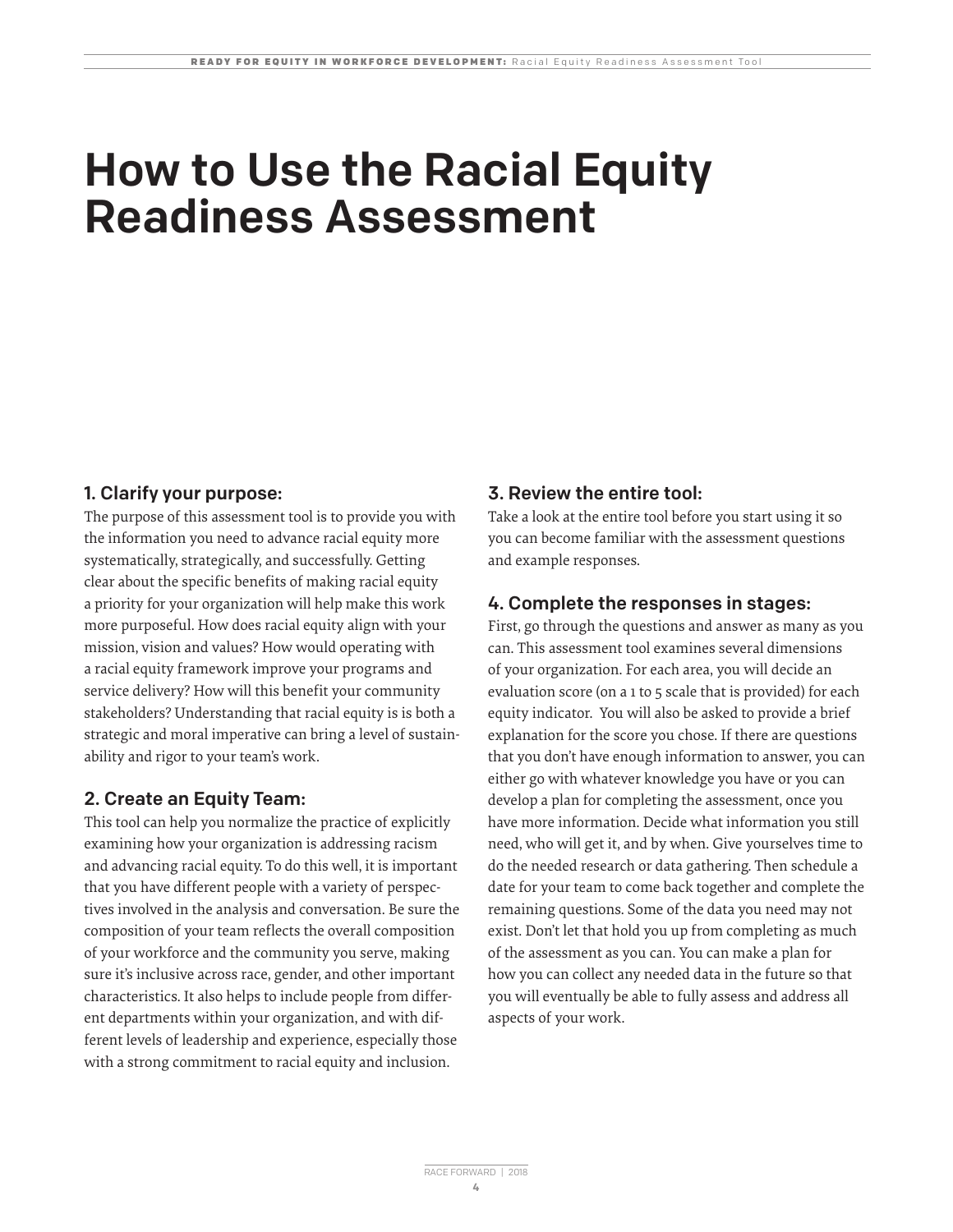### Guiding Principles

The following principles provide an overarching framework as you navigate the particular implications of racial equity work at your organization. You will see these principles throughout the toolkit.

#### Stakeholder Engagement

People of color and those most adversely affected by relevant issues are engaged in feedback, planning and implementation with real decision-making power and leadership.

### Race-Explicit Strategy

Strategic improvements within the organization are framed with a racial lens including directly addressing disparities that affect specific communities of color.

#### Outcome Oriented

Organizational and programmatic success is ultimately determined by the demonstrated benefit efforts have for clients and staff of color.

#### Systemic Analysis

The systemic dynamics and root causes of racial disparities within the organization are sufficiently researched, identified and addressed.

### Culture of Practice

Efforts to address racial inequity within the organization are incorporated into the everyday functioning, core activities, and culture of the organization.

Assess how well your organization or department is carrying out the given policy or practice using the rankings below.

- 1 = Inadequate/Not addressed/achieved
- 2 = Insufficiently addressed/achieved
- 3 = Sufficiently addressed/achieved
- 4 = Exemplary practice

### Key Areas Examined in Assessment

| ie-<br>ıcial<br>rinci- | <b>Scoring Guide</b><br>Assess how well your organization or departme:<br>rying out the given policy or practice using the :<br>below.                                   |     |
|------------------------|--------------------------------------------------------------------------------------------------------------------------------------------------------------------------|-----|
| l<br>d                 | 1 = Inadequate/Not addressed/achieved<br>$2 =$ Insufficiently addressed/achieved<br>3 = Sufficiently addressed/achieved<br>$4$ = Exemplary practice<br>NA=Not applicable |     |
| g                      | <b>Key Areas Examined</b><br>in Assessment                                                                                                                               |     |
|                        | <b>Mission, Values, and Culture</b>                                                                                                                                      | p6  |
| !y                     | <b>Tracking Racial Disparities</b>                                                                                                                                       | p7  |
| for                    | <b>Curriculum</b>                                                                                                                                                        | p8  |
|                        | <b>Leadership and Staff Morale</b>                                                                                                                                       | p9  |
| arities<br>lenti-      | <b>Racial Equity Competency</b><br>and Advocacy                                                                                                                          | p10 |
| ion<br>activi-         |                                                                                                                                                                          |     |
|                        | e systematic fair treatment<br>tes that results in equitable<br>d outcomes for everyone.                                                                                 |     |
| RACE FORWARD           | 2016                                                                                                                                                                     |     |

Racial Justice is the systematic fair treatment of people of all races that results in equitable opportunities and outcomes for everyone.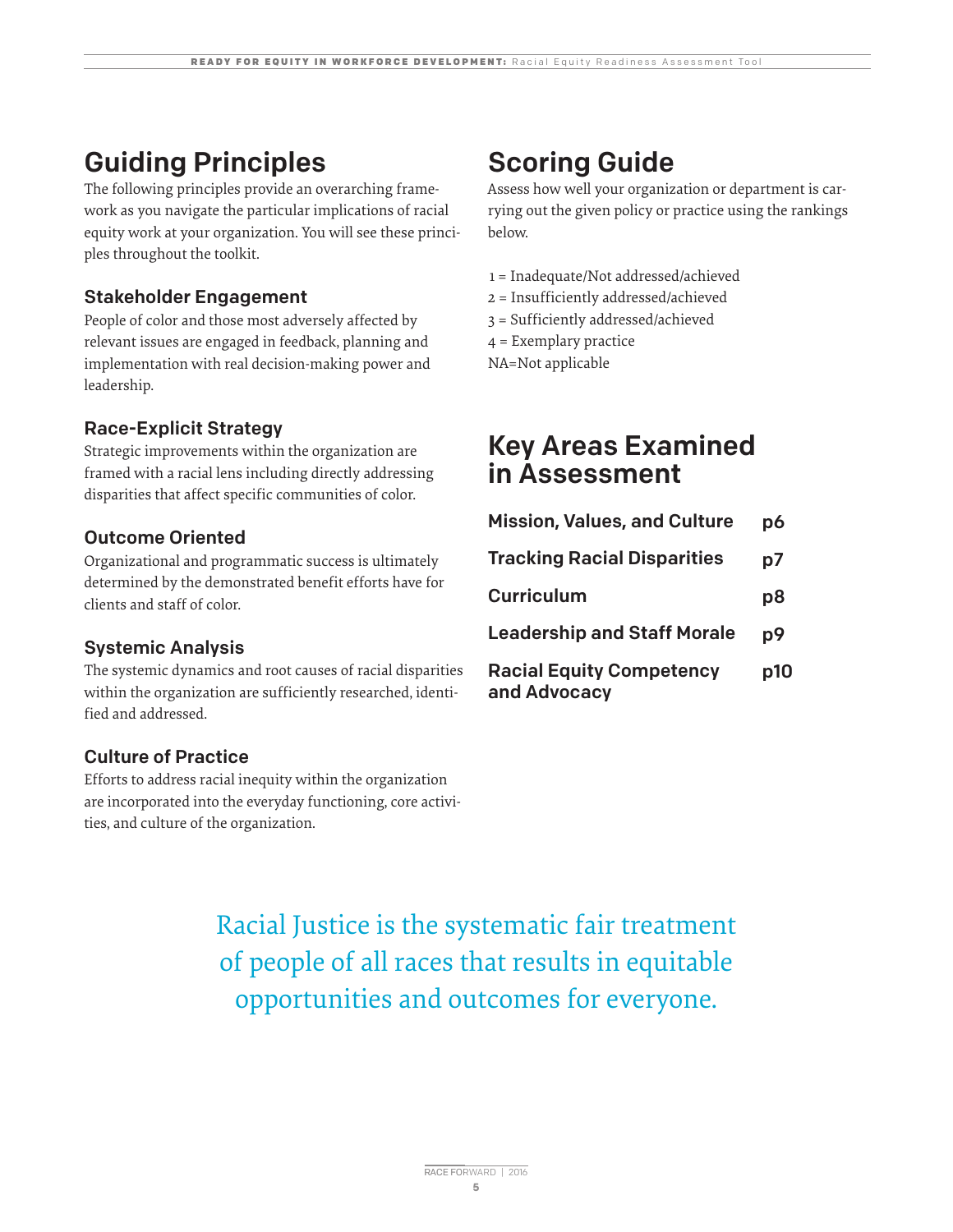### Mission, Values, and Culture

**GOAL:** Racial equity is a core part of our organizational mission. People of color at all levels of our organization feel fully included, respected, represented, and valued. Sufficient actions and interventions are undertaken, as needed and on an ongoing basis, in order to interrupt patterns of white domination and power in the day-to-day operations,

programs, policies and practices (sometimes referred to as "white supremicist culture," when these normative patterns--whether intentional or not--have the impact of benefiting white people and disadvantaging or excluding people of color). We define our success based on criteria set by the people of color we serve and who make up our organization.

| <b>Core Principle</b><br>& Racial Equity Readiness Indicator                                                                                                                                                                                                                                  | <b>Score</b> | <b>Explanation</b> |
|-----------------------------------------------------------------------------------------------------------------------------------------------------------------------------------------------------------------------------------------------------------------------------------------------|--------------|--------------------|
| <b>Stakeholder Engagement</b><br>Does the organizational culture, programs and<br>services reflect the culture of the community stake-<br>holders? Is the culture welcoming, familiar and<br>comfortable to the community, or must they conform<br>to dominant (and white) cultural patterns? |              |                    |
| <b>Race-Explicit Strategy</b><br>Are staff of color explicitly invited to create and<br>contribute to organizational culture and norms? Are<br>there explicit acknowledgements of the patterns and<br>impacts of white supremacy culture, and explicit<br>strategies to address it?           |              |                    |
| <b>Outcomes Oriented</b><br>In planning for internal gatherings, is special atten-<br>tion paid to ensuring that location, childcare and food<br>are equitable and accessible to all staff?                                                                                                   |              |                    |
| <b>Systems Analysis</b><br>Have we contributed time and organizational resourc-<br>es into analyzing the places in which white supremacy<br>culture is rewarded and normalized? Have we crafted<br>systemic solutions or interventions?                                                       |              |                    |
| <b>Culture of Practice</b><br>Are the contributions of staff and community stake-<br>holders of color regularly recognized as innovative<br>and inherently valuable to the overarching strategy,<br>mission and vision of our organization?                                                   |              |                    |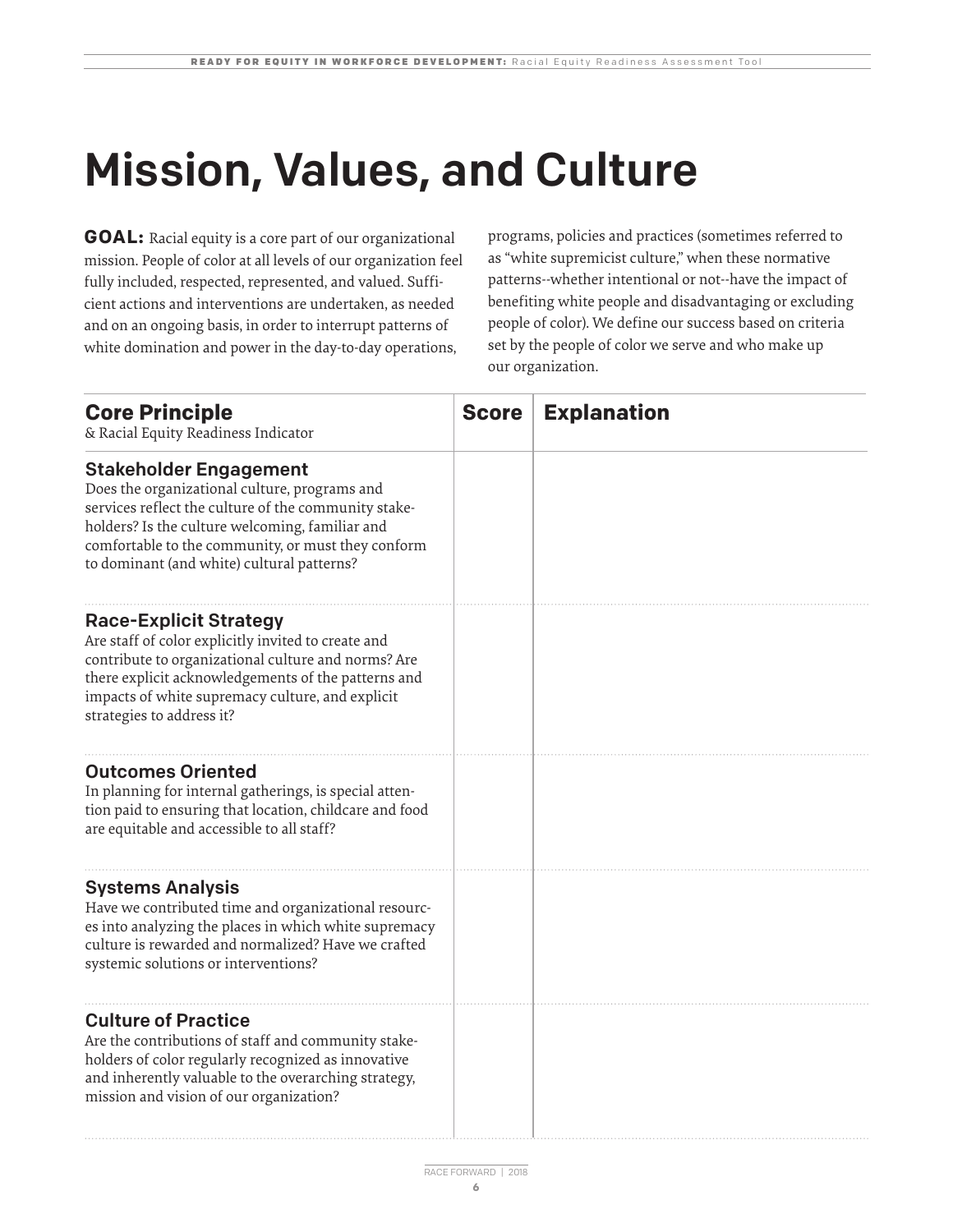### Customer Access to Services and Tracking Disparities

**GOAL:** There are no internal organizational barriers and biases that are preventing clients of color from accessing our services. We know this is true because the representation of clients of color fully accessing our services is proportional to, or exceeds, the racial percentage of that population in our service area.

| <b>Core Principle</b><br>& Racial Equity Readiness Indicator                                                                                                                                                                                                                                                                                                                                | <b>Score</b> | <b>Explanation</b> |
|---------------------------------------------------------------------------------------------------------------------------------------------------------------------------------------------------------------------------------------------------------------------------------------------------------------------------------------------------------------------------------------------|--------------|--------------------|
| <b>Stakeholder Engagement</b><br>Do you prioritize outreach materials and recruitment/<br>referral outlets that specifically reach communities of<br>color?                                                                                                                                                                                                                                 |              |                    |
| <b>Race-Explicit Strategy</b><br>How have you addressed structural barriers that<br>might prevent clients of color from accessing your<br>services (consider funding, required documentation,<br>staff demographics)?                                                                                                                                                                       |              |                    |
| <b>Outcomes Oriented</b><br>To what extent do you ensure that any data revealing<br>racial disparities in programs or internal operations is<br>addressed concretely, sufficiently and in a timely<br>manner?                                                                                                                                                                               |              |                    |
| <b>Systems Analysis</b><br>Have you conducted a detailed analysis of the various<br>racial and ethnic populations in your service area? If<br>POC clients are underrepresented in your programs,<br>to what extent have you performed a racial equity<br>impact analysis on your recruitment pipeline to better<br>understand potential biases and barriers to entry or<br>full engagement? |              |                    |
| <b>Culture of Practice</b><br>Have you created infrastructure that allows you to<br>truly measure the positive or negative impact you are<br>having on the lives of the clients of color you serve?                                                                                                                                                                                         |              |                    |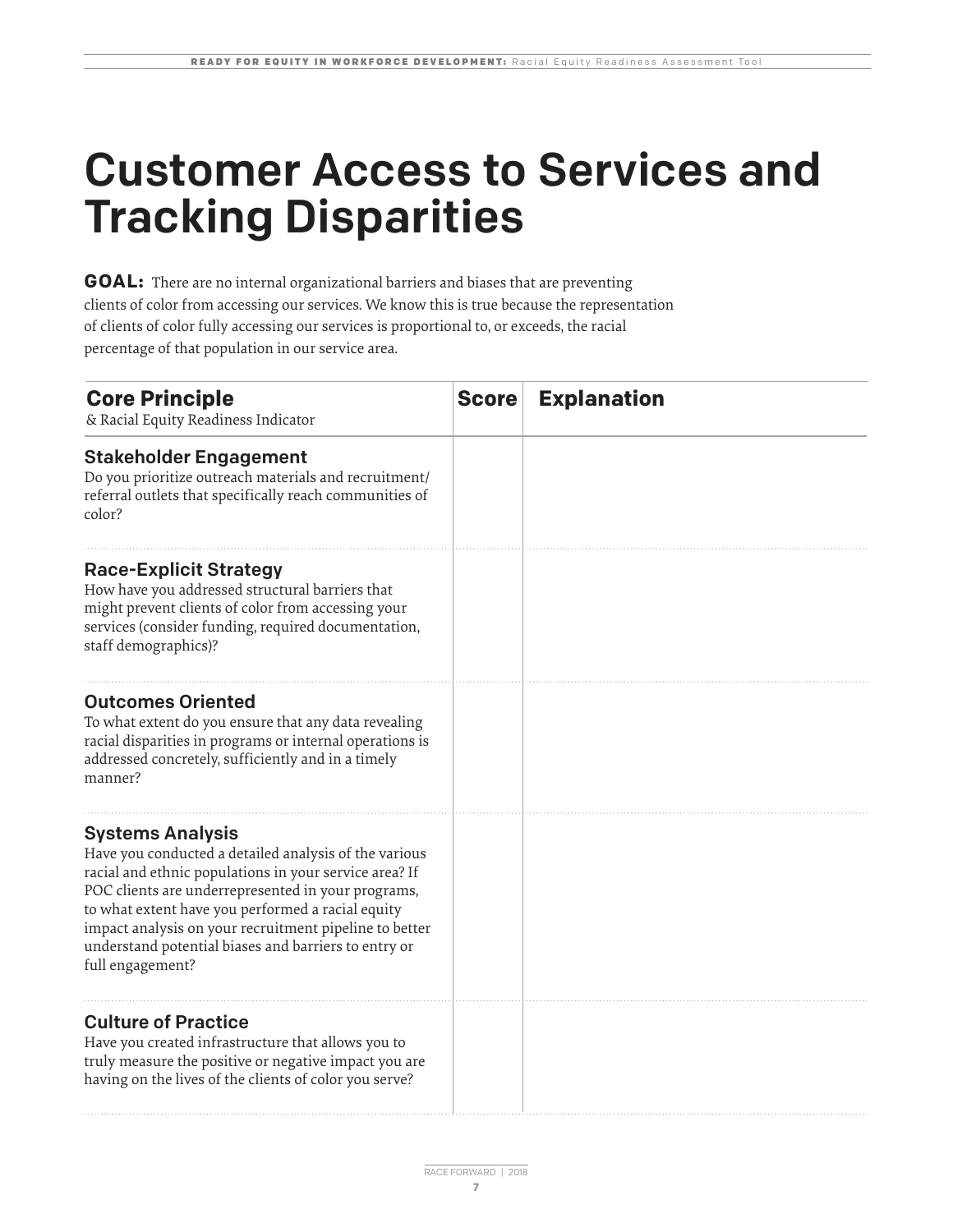## Curriculum and Client Services

**GOAL:** The clients of color we serve are involved in the decision-making process of curriculum development that cover substantive principles around racial equity frameworks. Clients of color receive preparation and achieve program matriculation at a rate proportional to, or that exceeds, the racial percentage of that population in our service area.

| <b>Core Principle</b><br>& Racial Equity Readiness Indicator                                                                                                                                                                                        | <b>Score Explanation</b> |
|-----------------------------------------------------------------------------------------------------------------------------------------------------------------------------------------------------------------------------------------------------|--------------------------|
| <b>Stakeholder Engagement</b><br>To what extent do clients of color have opportunities<br>for input and decision-making in the curriculum and<br>services that they need to succeed in greater job access<br>and placement?                         |                          |
| <b>Race-Explicit Strategy</b><br>Do you analyze and address whether your staff racial de-<br>mographics impact the organization's ability to adequately<br>understand and fulfill client services for people of color?                              |                          |
| <b>Outcome Oriented</b><br>To what extent do you ensure that training and other pro-<br>vider settings are free from explicit or implicit racial bias/<br>animus (this includes: between staff; between staff and<br>clients; and between clients)? |                          |
| <b>Systems Analysis</b><br>How does your curriculum address the systemic racism<br>that clients of color may face in the IT and/or Healthcare<br>field?                                                                                             |                          |
| <b>Culture of Practice</b><br>How do you prioritize supporting clients who may be<br>experiencing institutional or interpersonal racism while<br>accessing your services?                                                                           |                          |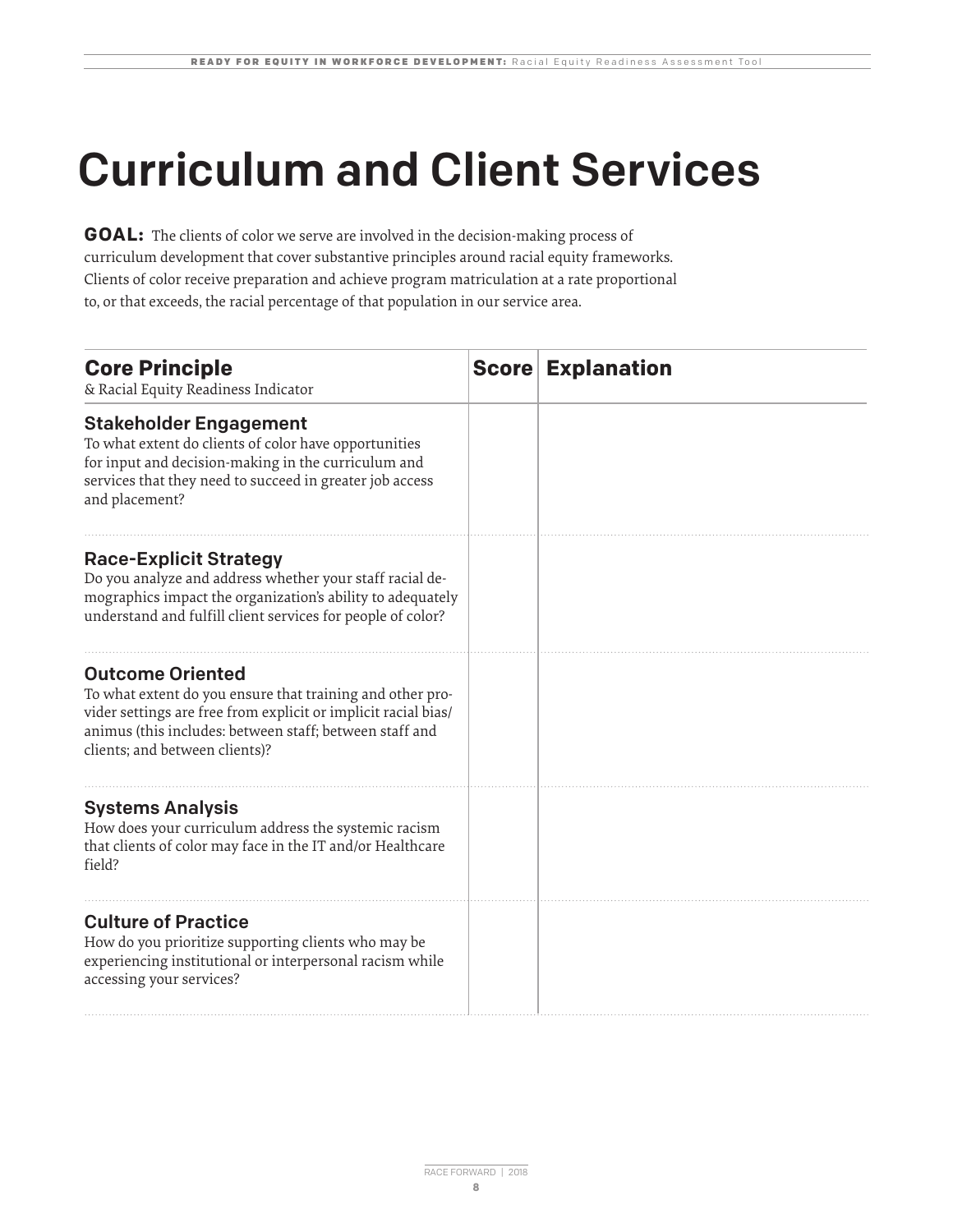### Leadership and Staffing

**GOAL:** Staff of color are proportionally represented throughout our staffing and leadership structure. They are fully equipped with decision-making power in order to best guide our organization toward a fully realized racial equity strategy.

| <b>Core Principle</b><br>& Racial Equity Readiness Indicator                                                                                                                                                                           | <b>Score Explanation</b> |
|----------------------------------------------------------------------------------------------------------------------------------------------------------------------------------------------------------------------------------------|--------------------------|
| <b>Race-Explicit Strategy</b><br>What professional development, promotional<br>pathways, and mentorship opportunities from staff<br>of color in leadership are available to support staff of<br>color to succeed in your organization? |                          |
| <b>Outcome Oriented</b><br>How do you value and compensate staff of color for any<br>additional work they may absorb to better serve the<br>organization's clients of color?                                                           |                          |
| <b>Systems Analysis</b><br>Do you research whether or not staff of color become<br>less represented at various departmental and positional<br>levels due to recruitment, hiring or retention processes?                                |                          |
| <b>Culture of Practice</b><br>How do you support your staff from across the organi-<br>zation to build a foundational understanding around<br>institutional racism and racial equity?                                                  |                          |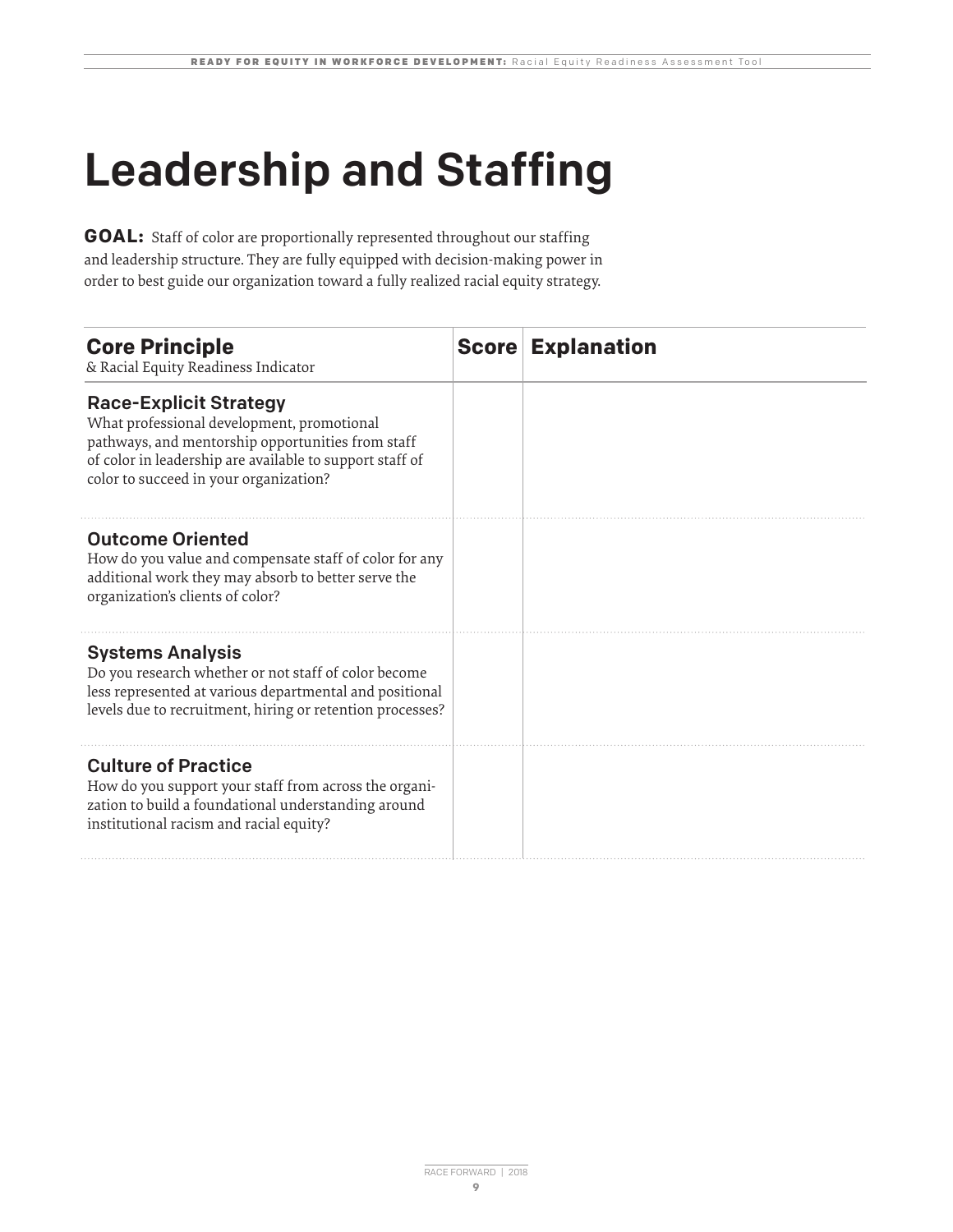### External Relationships and Advocacy

**GOAL:** All leadership and staff are equipped with racial equity frameworks that inform internal and external work practices, decision-making capabilities, and advocacy efforts for the clients of color they serve.

| <b>Core Principle</b><br>& Racial Equity Readiness Indicator                                                                                                                             | <b>Score</b> | <b>Explanation</b> |
|------------------------------------------------------------------------------------------------------------------------------------------------------------------------------------------|--------------|--------------------|
| <b>Outcome Oriented</b><br>How do you advocate with external organizations and<br>employer partners to mitigate the effects of implicit bias<br>on their job placement decisions?        |              |                    |
| <b>Systems Analysis</b><br>To what extent do you take steps to proactively pursue<br>funding streams that would expand your ability to better<br>provide for clients of color?           |              |                    |
| <b>Culture of Practice</b><br>To what extent do you consider the regular interactions<br>you have with external partners as opportunities to<br>introduce racial equity values or goals? |              |                    |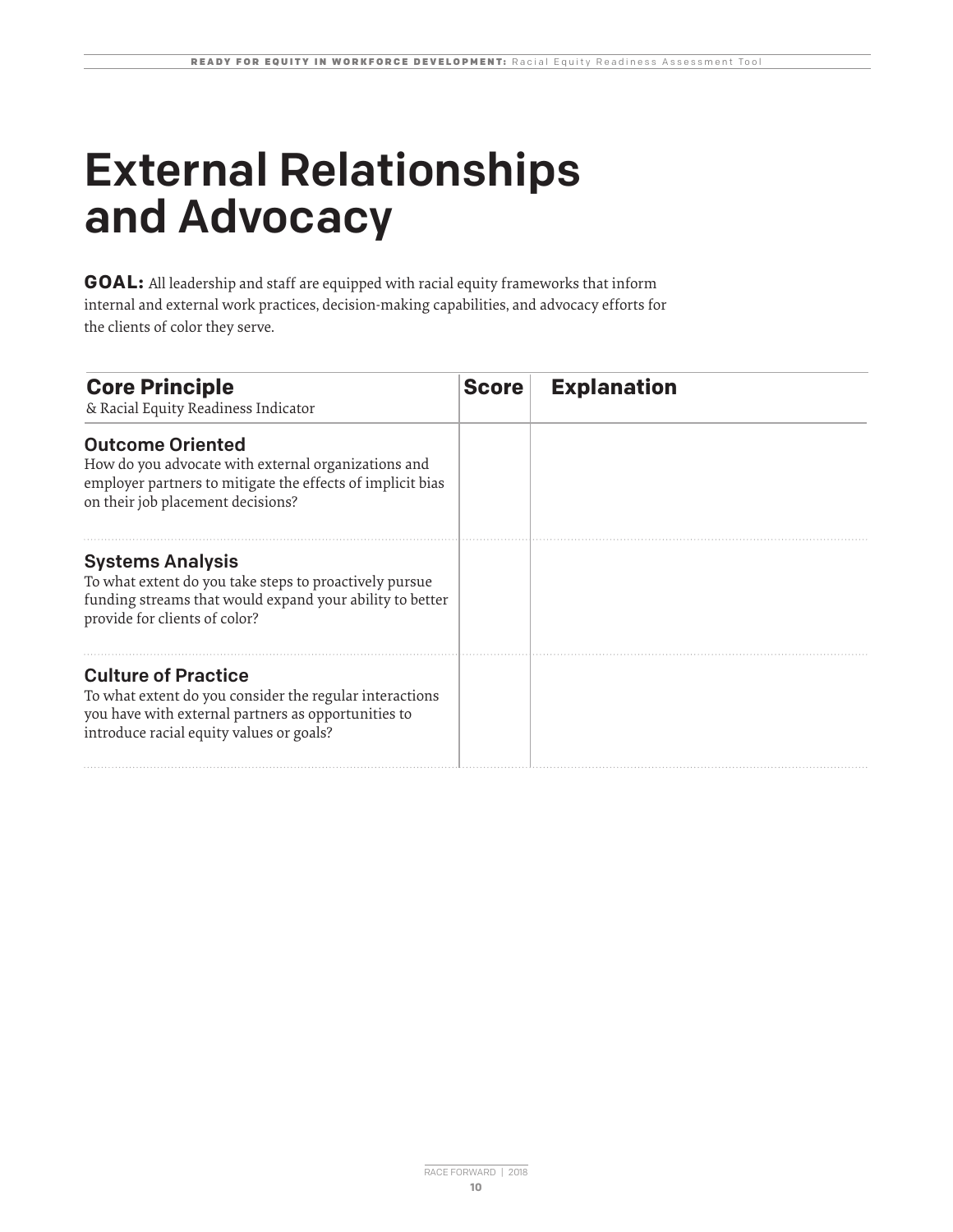### Next Steps after Completing the Assessment

#### Identify the key findings:

Once you have completed the assessment, your team can then engage in analysis to surface the key findings. Analyze each section of the Assessment, one at a time. Guiding questions for this analysis may include: What patterns or trends do you notice? Are there any glaring inequities? What is surprising or especially noteworthy? What can you learn and what are the key takeaways you want to highlight?

### Make recommendations for action and change:

For each section, make one or more recommendations for improved practice to advance equity. When developing these recommendations, this is a good opportunity to engage more stakeholders, both internal (within your organization) and external (community stakeholders).

#### Prioritize what to work on.

You can't act upon all of the recommendations all at once, so you'll need to do some prioritizing and sequencing. What recommendation(s) do you need to focus on most in order to be in greater alignment with your mission, vision, and commitment to the values of equity and inclusion? Where do you currently have resources or opportunities to take initial action?

### Develop concrete goals:

Turn your priority recommendations into clear goals. Remember, the best goals are "SMART" goals—ones that are Specific, Measureable, Attainable, Realistic and Timebound. Resist having too many goals and plans. Look for some easy opportunities— "low hanging fruit" —to start moving things forward.

### Develop and implement a realistic work plan:

Create a work plan for each goal, listing what needs to be done, who will do it, and by when? Try to engage a lot of different people in the equity work, to not only spread the workload, but also to give more people practice and investment in this work. Try to build a growing culture of learning and action on equity and inclusion.

### Evaluate your progress and celebrate success.

Develop a plan to track and document your progress and success. Share what you are learning, internally and externally. And make time to celebrate your successes, even the small ones.

### Continue to learn, build upon, and sustain your success.

For practices that prove to be worthwhile and successful, turn them into ongoing protocols and policies. Develop the infrastructure, communication channels, funding, staffing, and other supports to keep expanding and sustaining the equity work. By doing so, you will be "institutionalizing equity" making equity both an aspirational and operational framework for your daily and ongoing work. By creating and modeling effective equity practices, you can help transform your organization, the workforce development field, and the lives of many more people who can gain additional benefits from your programs and services.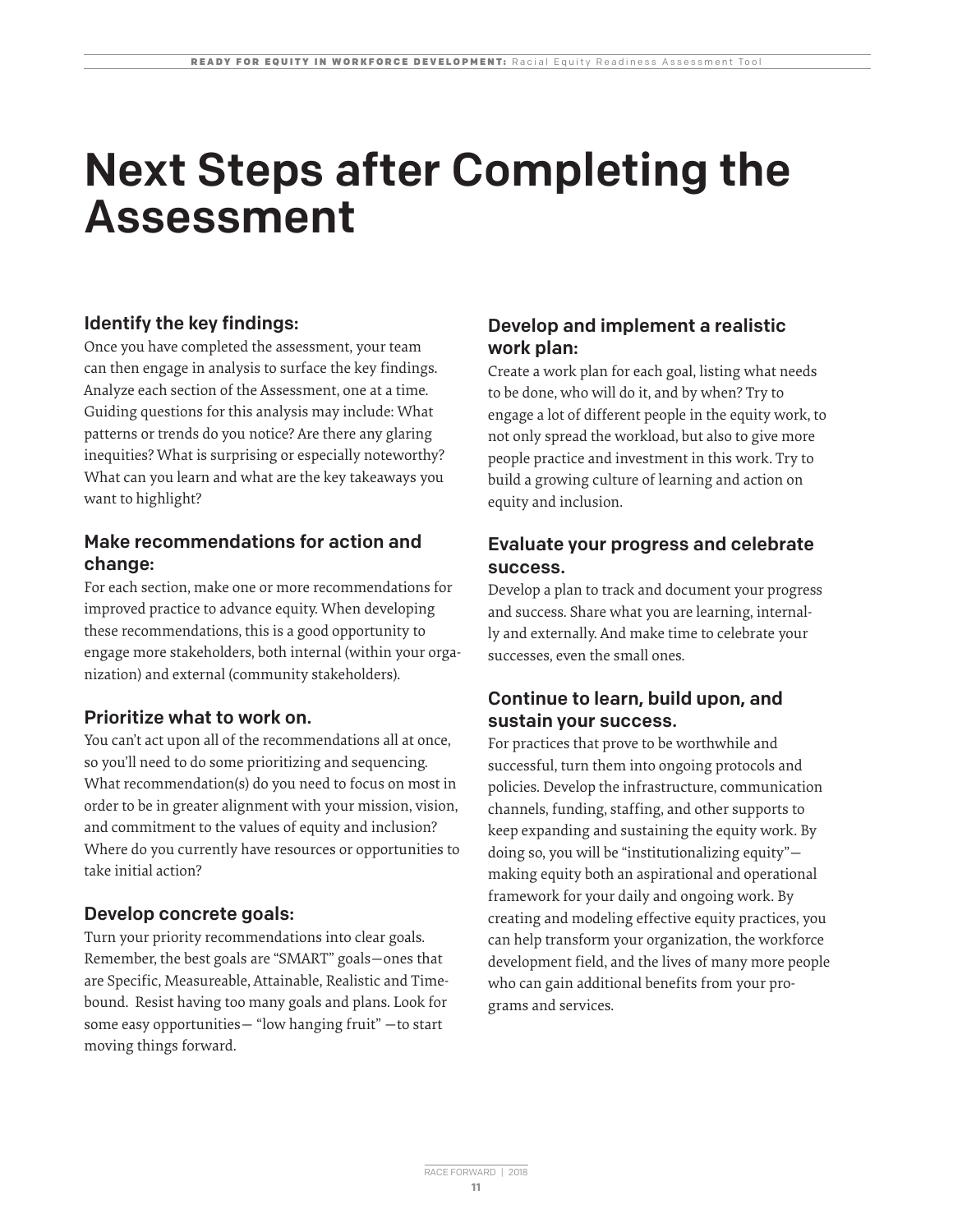### Racial Equity Readiness Assessment Section Example

### Customer Access to Services and Tracking Disparities

**GOAL:** There are no internal organizational barriers and biases that are preventing clients of color from accessing our services. We know this is true because the representation of clients of color fully accessing our services is proportional to, or exceeds, the racial percentage of that population in our service area.

| <b>Core Principle</b><br>& Racial Equity Readiness Indicator                                                                                                                                                                                                                                                                                                                                | <b>Score</b>            | <b>Explanation</b>                                                                                                                                                                                                                                            |
|---------------------------------------------------------------------------------------------------------------------------------------------------------------------------------------------------------------------------------------------------------------------------------------------------------------------------------------------------------------------------------------------|-------------------------|---------------------------------------------------------------------------------------------------------------------------------------------------------------------------------------------------------------------------------------------------------------|
| <b>Stakeholder Engagement</b><br>Do you prioritize outreach materials and recruitment/<br>referral outlets that specifically reach communities of<br>color?                                                                                                                                                                                                                                 | 4                       | Though not all physical locations were evaluated in<br>this assessment, the organization does a great job<br>reaching communities of color through its outward<br>facing advertisement and recruitment materials on<br>its website and at physical locations. |
| <b>Race-Explicit Strategy</b><br>How have you addressed structural barriers that<br>might prevent clients of color from accessing your<br>services (consider funding, required documentation,<br>staff demographics)?                                                                                                                                                                       | $\overline{\mathbf{3}}$ | The organization does a remarkable job at ensuring<br>program access for low-income customers. However,<br>they could improve by further researching barriers<br>that exist particularly for people of color.                                                 |
| <b>Outcomes Oriented</b><br>To what extent do you ensure that any data revealing<br>racial disparities in programs or internal operations is<br>addressed concretely, sufficiently and in a timely<br>manner?                                                                                                                                                                               | $\overline{\mathbf{3}}$ | Though clients of color are represented, the organiza-<br>tion has yet to perform a racial impact analysis on its<br>recruitment pipeline to better understand barriers to<br>entry.                                                                          |
| <b>Systems Analysis</b><br>Have you conducted a detailed analysis of the various<br>racial and ethnic populations in your service area? If<br>POC clients are underrepresented in your programs,<br>to what extent have you performed a racial equity<br>impact analysis on your recruitment pipeline to better<br>understand potential biases and barriers to entry of<br>full engagement? | 1                       | There is no indication of a formalized system and<br>infrastructure that measure impact.                                                                                                                                                                      |
| <b>Culture of Practice</b><br>Have you created infrastructure that allows you to<br>truly measure the positive or negative impact you are<br>having on the lives of the clients of color you serve?                                                                                                                                                                                         | 1                       | There is no indication of a formalized system and<br>infrastructure that can reveal these data.                                                                                                                                                               |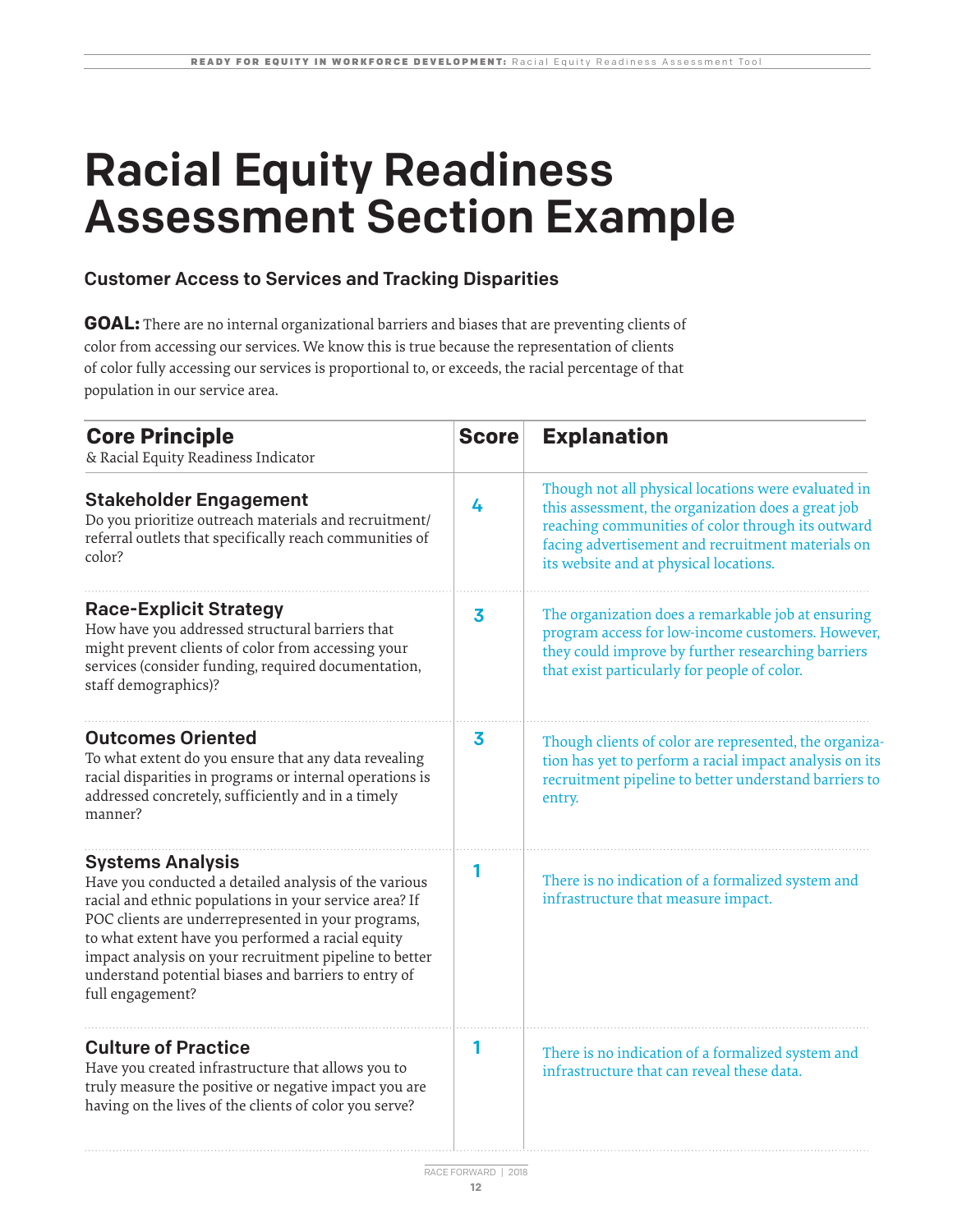### Acknowledgments

### Funding and Partner Organizations

*Ready for Equity in Workforce Development: Racial Equity Readiness Tool* was made possible by the support of the following foundations: The generous support of the W.K. Kellogg Foundation and Moriah Fund.

Race Forward would also like to thank the organizations involved in collaborating to develop this tool, including Brighton Center, Per Scholas, and The Source. The content would not have been possible without their input, though any errors of fact or judgment found herein are ours alone.

For more information about these organizations, visit: Per Scholas www.perscholas.org or email info@perscholas. org. Brighton Center www.brightoncenter.com. The Source www.grsource.org.

### Research & Production

Principal Researchers and Authors (in alphabetical order): Tara L. Conley, Ed.D., Research Director; Julia Sebastian, Manager of Research, Impact Planning and Evaluation.

Additional Research and Writing (in alphabetical order): Dominique Apollon, Ph.D., Vice President for Research; Yirssi Bergman, Research Associate.

Additional Consulting (in alphabetical order): Rosana Cruz, Vice President of Movement and Capacity Building; Key Jackson, Director of Movement and Capacity Building; Ramesh Kathanadhi, Manager of Client Engagement; Terry Keleher, Thought Leadership and Practice Specialist.

Graphic Design: Erin Zipper, Managing Graphic Designer.

Development (in alphabetical order): Jai Dulani, Director of Institutional Giving; Aimee Walker, Senior Director of Development and Partnerships.